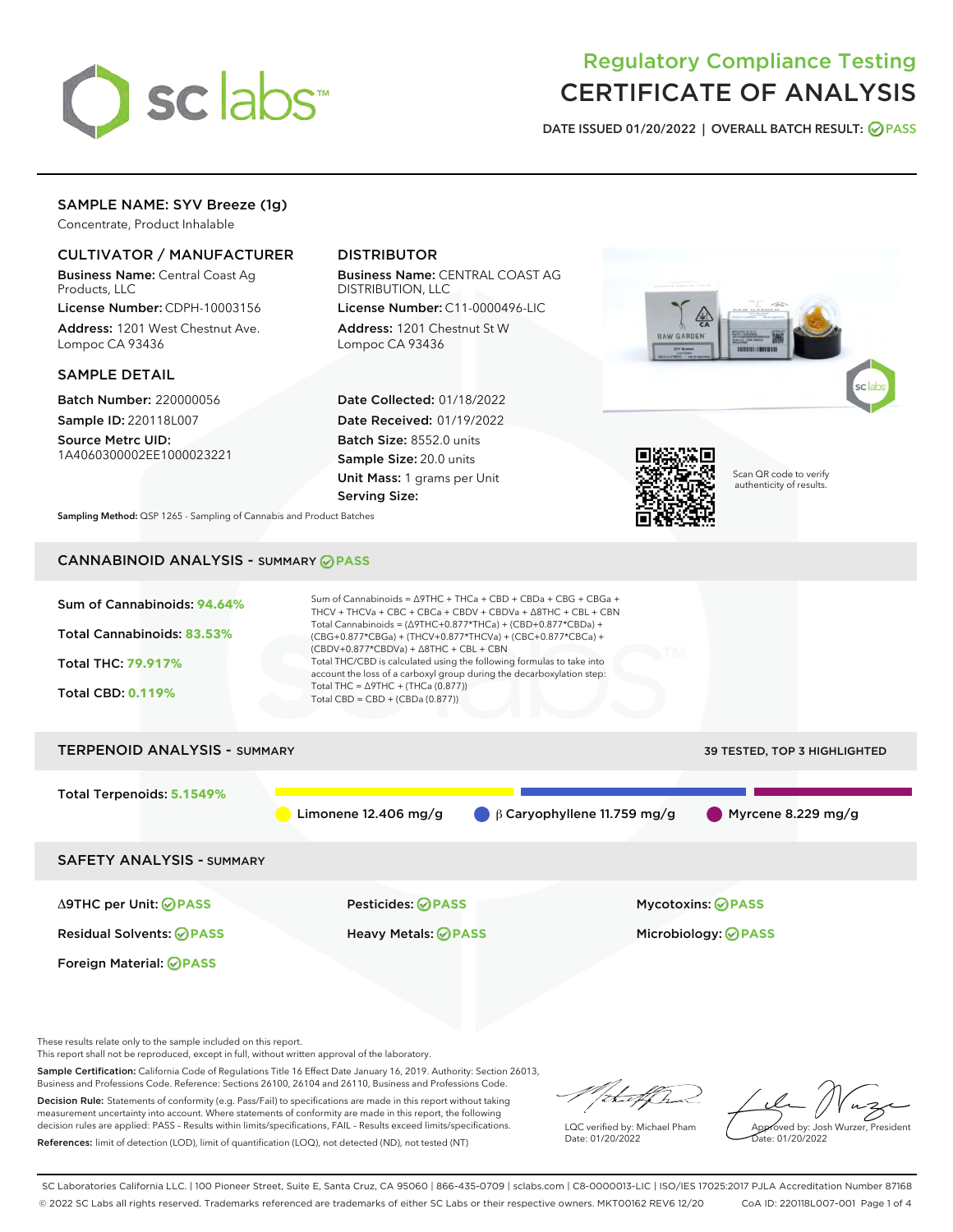



SYV BREEZE (1G) | DATE ISSUED 01/20/2022 | OVERALL BATCH RESULT: @ PASS

#### CANNABINOID TEST RESULTS - 01/19/2022 2 PASS

Tested by high-performance liquid chromatography with diode-array detection (HPLC-DAD). **Method:** QSP 1157 - Analysis of Cannabinoids by HPLC-DAD

#### TOTAL CANNABINOIDS: **83.53%**

Total Cannabinoids (Total THC) + (Total CBD) + (Total CBG) + (Total THCV) + (Total CBC) + (Total CBDV) + ∆8THC + CBL + CBN

TOTAL THC: **79.917%** Total THC (∆9THC+0.877\*THCa)

TOTAL CBD: **0.119%**

Total CBD (CBD+0.877\*CBDa)

TOTAL CBG: 2.23% Total CBG (CBG+0.877\*CBGa)

TOTAL THCV: 0.486% Total THCV (THCV+0.877\*THCVa)

TOTAL CBC: 0.78% Total CBC (CBC+0.877\*CBCa)

TOTAL CBDV: ND Total CBDV (CBDV+0.877\*CBDVa)

| <b>COMPOUND</b>  | LOD/LOQ<br>(mg/g)          | <b>MEASUREMENT</b><br><b>UNCERTAINTY</b><br>(mg/g) | <b>RESULT</b><br>(mg/g) | <b>RESULT</b><br>(%) |
|------------------|----------------------------|----------------------------------------------------|-------------------------|----------------------|
| <b>THCa</b>      | 0.05 / 0.14                | ±22.265                                            | 866.34                  | 86.634               |
| <b>A9THC</b>     | 0.06 / 0.26                | ±1.355                                             | 39.39                   | 3.939                |
| <b>CBGa</b>      | 0.1 / 0.2                  | ±1.16                                              | 22.3                    | 2.23                 |
| <b>CBCa</b>      | 0.07 / 0.28                | ±0.396                                             | 8.09                    | 0.809                |
| <b>THCVa</b>     | 0.07/0.20                  | ±0.264                                             | 5.54                    | 0.554                |
| <b>CBG</b>       | 0.06/0.19                  | ±0.107                                             | 2.72                    | 0.272                |
| <b>CBDa</b>      | 0.02/0.19                  | ±0.040                                             | 1.36                    | 0.136                |
| <b>CBC</b>       | 0.2 / 0.5                  | ±0.02                                              | 0.7                     | 0.07                 |
| $\triangle$ 8THC | 0.1/0.4                    | N/A                                                | <b>ND</b>               | <b>ND</b>            |
| <b>THCV</b>      | 0.1/0.2                    | N/A                                                | <b>ND</b>               | <b>ND</b>            |
| <b>CBD</b>       | 0.07/0.29                  | N/A                                                | <b>ND</b>               | <b>ND</b>            |
| <b>CBDV</b>      | 0.04 / 0.15                | N/A                                                | <b>ND</b>               | <b>ND</b>            |
| <b>CBDVa</b>     | 0.03 / 0.53                | N/A                                                | <b>ND</b>               | <b>ND</b>            |
| <b>CBL</b>       | 0.06 / 0.24                | N/A                                                | <b>ND</b>               | <b>ND</b>            |
| <b>CBN</b>       | 0.1/0.3                    | N/A                                                | <b>ND</b>               | <b>ND</b>            |
|                  | <b>SUM OF CANNABINOIDS</b> |                                                    | 946.4 mg/g              | 94.64%               |

#### **UNIT MASS: 1 grams per Unit**

| ∆9THC per Unit                        | 1100 per-package limit | 39.39 mg/unit   | <b>PASS</b> |
|---------------------------------------|------------------------|-----------------|-------------|
| <b>Total THC per Unit</b>             |                        | 799.17 mg/unit  |             |
| <b>CBD per Unit</b>                   |                        | <b>ND</b>       |             |
| <b>Total CBD per Unit</b>             |                        | $1.19$ mg/unit  |             |
| Sum of Cannabinoids<br>per Unit       |                        | 946.4 mg/unit   |             |
| <b>Total Cannabinoids</b><br>per Unit |                        | $835.3$ mg/unit |             |

| <b>COMPOUND</b>        | LOD/LOQ<br>(mg/g) | ASUREIVI<br><b>UNCERTAINTY</b><br>(mg/g) | <b>RESULT</b><br>(mg/g)                         | <b>RESULT</b><br>(%) |
|------------------------|-------------------|------------------------------------------|-------------------------------------------------|----------------------|
| Limonene               | 0.005 / 0.016     | ±0.1774                                  | 12.406                                          | 1.2406               |
| $\beta$ Caryophyllene  | 0.004 / 0.012     | ±0.4186                                  | 11.759                                          | 1.1759               |
| <b>Myrcene</b>         | 0.008 / 0.025     | ±0.1062                                  | 8.229                                           | 0.8229               |
| $\alpha$ Humulene      | 0.009/0.029       | ±0.1155                                  | 3.598                                           | 0.3598               |
| Linalool               | 0.009 / 0.032     | ±0.1108                                  | 2.915                                           | 0.2915               |
| Guaiol                 | 0.009 / 0.030     | ±0.0734                                  | 1.555                                           | 0.1555               |
| <b>B</b> Pinene        | 0.004 / 0.014     | ±0.0175                                  | 1.521                                           | 0.1521               |
| $\alpha$ Bisabolol     | 0.008 / 0.026     | ±0.0765                                  | 1.433                                           | 0.1433               |
| Fenchol                | 0.010 / 0.034     | ±0.0456                                  | 1.178                                           | 0.1178               |
| Terpineol              | 0.016 / 0.055     | ±0.0691                                  | 1.126                                           | 0.1126               |
| Terpinolene            | 0.008 / 0.026     | ±0.0215                                  | 1.049                                           | 0.1049               |
| $\alpha$ Pinene        | 0.005 / 0.017     | ±0.0089                                  | 1.036                                           | 0.1036               |
| trans-ß-Farnesene      | 0.008 / 0.025     | ±0.0366                                  | 1.031                                           | 0.1031               |
| Ocimene                | 0.011 / 0.038     | ±0.0227                                  | 0.707                                           | 0.0707               |
| Caryophyllene<br>Oxide | 0.010 / 0.033     | ±0.0248                                  | 0.540                                           | 0.0540               |
| Nerolidol              | 0.009 / 0.028     | ±0.0269                                  | 0.427                                           | 0.0427               |
| <b>Borneol</b>         | 0.005 / 0.016     | ±0.0109                                  | 0.260                                           | 0.0260               |
| Camphene               | 0.005 / 0.015     | ±0.0023                                  | 0.201                                           | 0.0201               |
| Valencene              | 0.009 / 0.030     | ±0.0099                                  | 0.143                                           | 0.0143               |
| Fenchone               | 0.009 / 0.028     | ±0.0040                                  | 0.139                                           | 0.0139               |
| Geraniol               | 0.002 / 0.007     | ±0.0055                                  | 0.124                                           | 0.0124               |
| Citronellol            | 0.003 / 0.010     | ±0.0020                                  | 0.040                                           | 0.0040               |
| Sabinene Hydrate       | 0.006 / 0.022     | ±0.0015                                  | 0.039                                           | 0.0039               |
| $\alpha$ Phellandrene  | 0.006 / 0.020     | ±0.0005                                  | 0.038                                           | 0.0038               |
| $\gamma$ Terpinene     | 0.006 / 0.018     | ±0.0006                                  | 0.033                                           | 0.0033               |
| $\alpha$ Terpinene     | 0.005 / 0.017     | ±0.0003                                  | 0.022                                           | 0.0022               |
| 3 Carene               | 0.005 / 0.018     | N/A                                      | <loq< th=""><th><loq< th=""></loq<></th></loq<> | <loq< th=""></loq<>  |
| Nerol                  | 0.003 / 0.011     | N/A                                      | <loq< th=""><th><loq< th=""></loq<></th></loq<> | <loq< th=""></loq<>  |
| <b>Geranyl Acetate</b> | 0.004 / 0.014     | N/A                                      | <loq< th=""><th><loq< th=""></loq<></th></loq<> | <loq< th=""></loq<>  |
| Sabinene               | 0.004 / 0.014     | N/A                                      | <b>ND</b>                                       | ND                   |
| p-Cymene               | 0.005 / 0.016     | N/A                                      | ND                                              | ND                   |
| Eucalyptol             | 0.006 / 0.018     | N/A                                      | ND                                              | ND                   |
| (-)-Isopulegol         | 0.005 / 0.016     | N/A                                      | ND                                              | ND                   |
| Camphor                | 0.006 / 0.019     | N/A                                      | ND                                              | ND                   |
| Isoborneol             | 0.004 / 0.012     | N/A                                      | ND                                              | ND                   |
| Menthol                | 0.008 / 0.025     | N/A                                      | ND                                              | ND                   |
| R-(+)-Pulegone         | 0.003 / 0.011     | N/A                                      | ND                                              | ND                   |
| $\alpha$ Cedrene       | 0.005 / 0.016     | N/A                                      | ND                                              | ND                   |
| Cedrol                 | 0.008 / 0.027     | N/A                                      | <b>ND</b>                                       | ND                   |

TOTAL TERPENOIDS 51.549 mg/g 5.1549%

SC Laboratories California LLC. | 100 Pioneer Street, Suite E, Santa Cruz, CA 95060 | 866-435-0709 | sclabs.com | C8-0000013-LIC | ISO/IES 17025:2017 PJLA Accreditation Number 87168 © 2022 SC Labs all rights reserved. Trademarks referenced are trademarks of either SC Labs or their respective owners. MKT00162 REV6 12/20 CoA ID: 220118L007-001 Page 2 of 4

# TERPENOID TEST RESULTS - 01/20/2022

Terpene analysis utilizing gas chromatography-flame ionization detection (GC-FID). **Method:** QSP 1192 - Analysis of Terpenoids by GC-FID

MEACUREMENT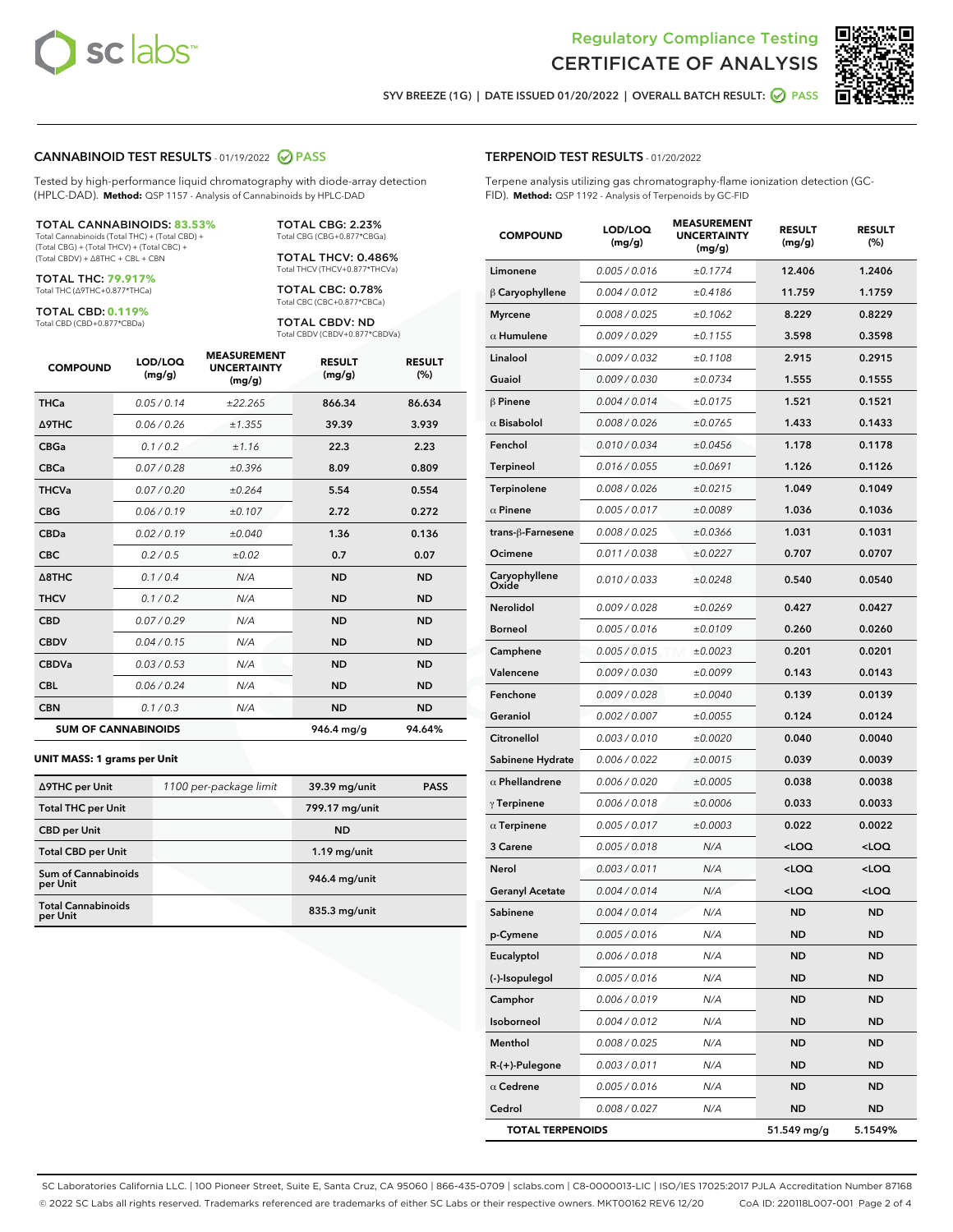



SYV BREEZE (1G) | DATE ISSUED 01/20/2022 | OVERALL BATCH RESULT: @ PASS

# CATEGORY 1 PESTICIDE TEST RESULTS - 01/19/2022 2 PASS

Pesticide and plant growth regulator analysis utilizing high-performance liquid chromatography-mass spectrometry (HPLC-MS) or gas chromatography-mass spectrometry (GC-MS). \*GC-MS utilized where indicated. **Method:** QSP 1212 - Analysis of Pesticides and Mycotoxins by LC-MS or QSP 1213 - Analysis of Pesticides by GC-MS

| <b>COMPOUND</b>             | LOD/LOQ<br>$(\mu g/g)$ | <b>ACTION</b><br><b>LIMIT</b><br>$(\mu g/g)$ | <b>MEASUREMENT</b><br><b>UNCERTAINTY</b><br>$(\mu g/g)$ | <b>RESULT</b><br>$(\mu g/g)$ | <b>RESULT</b> |
|-----------------------------|------------------------|----------------------------------------------|---------------------------------------------------------|------------------------------|---------------|
| Aldicarb                    | 0.03 / 0.08            | $\ge$ LOD                                    | N/A                                                     | <b>ND</b>                    | <b>PASS</b>   |
| Carbofuran                  | 0.02/0.05              | $>$ LOD                                      | N/A                                                     | <b>ND</b>                    | <b>PASS</b>   |
| Chlordane*                  | 0.03 / 0.08            | $\ge$ LOD                                    | N/A                                                     | <b>ND</b>                    | <b>PASS</b>   |
| Chlorfenapyr*               | 0.03/0.10              | $\ge$ LOD                                    | N/A                                                     | <b>ND</b>                    | <b>PASS</b>   |
| Chlorpyrifos                | 0.02 / 0.06            | $\ge$ LOD                                    | N/A                                                     | <b>ND</b>                    | <b>PASS</b>   |
| Coumaphos                   | 0.02 / 0.07            | $>$ LOD                                      | N/A                                                     | <b>ND</b>                    | <b>PASS</b>   |
| Daminozide                  | 0.02 / 0.07            | $\ge$ LOD                                    | N/A                                                     | <b>ND</b>                    | <b>PASS</b>   |
| <b>DDVP</b><br>(Dichlorvos) | 0.03/0.09              | $\ge$ LOD                                    | N/A                                                     | <b>ND</b>                    | <b>PASS</b>   |
| <b>Dimethoate</b>           | 0.03/0.08              | $\ge$ LOD                                    | N/A                                                     | <b>ND</b>                    | <b>PASS</b>   |
| Ethoprop(hos)               | 0.03/0.10              | $\ge$ LOD                                    | N/A                                                     | <b>ND</b>                    | <b>PASS</b>   |
| Etofenprox                  | 0.02/0.06              | $>$ LOD                                      | N/A                                                     | <b>ND</b>                    | <b>PASS</b>   |
| Fenoxycarb                  | 0.03 / 0.08            | $\ge$ LOD                                    | N/A                                                     | <b>ND</b>                    | <b>PASS</b>   |
| Fipronil                    | 0.03 / 0.08            | $>$ LOD                                      | N/A                                                     | <b>ND</b>                    | <b>PASS</b>   |
| Imazalil                    | 0.02 / 0.06            | $\ge$ LOD                                    | N/A                                                     | <b>ND</b>                    | <b>PASS</b>   |
| Methiocarb                  | 0.02 / 0.07            | $\ge$ LOD                                    | N/A                                                     | <b>ND</b>                    | <b>PASS</b>   |
| Methyl<br>parathion         | 0.03/0.10              | $\ge$ LOD                                    | N/A                                                     | <b>ND</b>                    | <b>PASS</b>   |
| <b>Mevinphos</b>            | 0.03/0.09              | $>$ LOD                                      | N/A                                                     | <b>ND</b>                    | <b>PASS</b>   |
| Paclobutrazol               | 0.02 / 0.05            | $\ge$ LOD                                    | N/A                                                     | <b>ND</b>                    | <b>PASS</b>   |
| Propoxur                    | 0.03 / 0.09            | $\ge$ LOD                                    | N/A                                                     | <b>ND</b>                    | <b>PASS</b>   |
| Spiroxamine                 | 0.03 / 0.08            | $\ge$ LOD                                    | N/A                                                     | <b>ND</b>                    | <b>PASS</b>   |
| <b>Thiacloprid</b>          | 0.03/0.10              | $\ge$ LOD                                    | N/A                                                     | <b>ND</b>                    | <b>PASS</b>   |

# CATEGORY 2 PESTICIDE TEST RESULTS - 01/19/2022 2 PASS

| <b>COMPOUND</b>          | LOD/LOQ<br>$(\mu g/g)$ | <b>ACTION</b><br><b>LIMIT</b><br>$(\mu g/g)$ | <b>MEASUREMENT</b><br><b>UNCERTAINTY</b><br>$(\mu g/g)$ | <b>RESULT</b><br>$(\mu g/g)$ | <b>RESULT</b> |
|--------------------------|------------------------|----------------------------------------------|---------------------------------------------------------|------------------------------|---------------|
| Abamectin                | 0.03/0.10              | 0.1                                          | N/A                                                     | <b>ND</b>                    | <b>PASS</b>   |
| Acephate                 | 0.02/0.07              | 0.1                                          | N/A                                                     | <b>ND</b>                    | <b>PASS</b>   |
| Acequinocyl              | 0.02/0.07              | 0.1                                          | N/A                                                     | <b>ND</b>                    | <b>PASS</b>   |
| Acetamiprid              | 0.02/0.05              | 0.1                                          | N/A                                                     | <b>ND</b>                    | <b>PASS</b>   |
| Azoxystrobin             | 0.02/0.07              | 0.1                                          | N/A                                                     | <b>ND</b>                    | <b>PASS</b>   |
| <b>Bifenazate</b>        | 0.01/0.04              | 0.1                                          | N/A                                                     | <b>ND</b>                    | <b>PASS</b>   |
| <b>Bifenthrin</b>        | 0.02 / 0.05            | 3                                            | N/A                                                     | <b>ND</b>                    | <b>PASS</b>   |
| <b>Boscalid</b>          | 0.03/0.09              | 0.1                                          | N/A                                                     | <b>ND</b>                    | <b>PASS</b>   |
| Captan                   | 0.19/0.57              | 0.7                                          | N/A                                                     | <b>ND</b>                    | <b>PASS</b>   |
| Carbaryl                 | 0.02/0.06              | 0.5                                          | N/A                                                     | <b>ND</b>                    | <b>PASS</b>   |
| Chlorantranilip-<br>role | 0.04/0.12              | 10                                           | N/A                                                     | <b>ND</b>                    | <b>PASS</b>   |
| Clofentezine             | 0.03/0.09              | 0.1                                          | N/A                                                     | <b>ND</b>                    | <b>PASS</b>   |

| <b>CATEGORY 2 PESTICIDE TEST RESULTS</b> - 01/19/2022 continued |  |
|-----------------------------------------------------------------|--|
|-----------------------------------------------------------------|--|

| <b>COMPOUND</b>               | LOD/LOQ<br>(µg/g) | <b>ACTION</b><br>LIMIT<br>$(\mu g/g)$ | <b>MEASUREMENT</b><br><b>UNCERTAINTY</b><br>$(\mu g/g)$ | <b>RESULT</b><br>(µg/g) | <b>RESULT</b> |
|-------------------------------|-------------------|---------------------------------------|---------------------------------------------------------|-------------------------|---------------|
| Cyfluthrin                    | 0.12 / 0.38       | $\overline{c}$                        | N/A                                                     | ND                      | <b>PASS</b>   |
| Cypermethrin                  | 0.11 / 0.32       | $\mathbf{1}$                          | N/A                                                     | ND                      | <b>PASS</b>   |
| <b>Diazinon</b>               | 0.02 / 0.05       | 0.1                                   | N/A                                                     | <b>ND</b>               | <b>PASS</b>   |
| Dimethomorph                  | 0.03 / 0.09       | $\overline{c}$                        | N/A                                                     | <b>ND</b>               | <b>PASS</b>   |
| Etoxazole                     | 0.02 / 0.06       | 0.1                                   | N/A                                                     | ND                      | <b>PASS</b>   |
| Fenhexamid                    | 0.03/0.09         | 0.1                                   | N/A                                                     | ND                      | <b>PASS</b>   |
| Fenpyroximate                 | 0.02 / 0.06       | 0.1                                   | N/A                                                     | <b>ND</b>               | <b>PASS</b>   |
| Flonicamid                    | 0.03 / 0.10       | 0.1                                   | N/A                                                     | <b>ND</b>               | <b>PASS</b>   |
| Fludioxonil                   | 0.03 / 0.10       | 0.1                                   | N/A                                                     | ND                      | <b>PASS</b>   |
| Hexythiazox                   | 0.02 / 0.07       | 0.1                                   | N/A                                                     | <b>ND</b>               | <b>PASS</b>   |
| Imidacloprid                  | 0.04 / 0.11       | 5                                     | N/A                                                     | ND                      | <b>PASS</b>   |
| Kresoxim-methyl               | 0.02 / 0.07       | 0.1                                   | N/A                                                     | ND                      | <b>PASS</b>   |
| <b>Malathion</b>              | 0.03 / 0.09       | 0.5                                   | N/A                                                     | <b>ND</b>               | <b>PASS</b>   |
| Metalaxyl                     | 0.02 / 0.07       | $\overline{2}$                        | N/A                                                     | <b>ND</b>               | <b>PASS</b>   |
| Methomyl                      | 0.03 / 0.10       | $\mathbf{1}$                          | N/A                                                     | <b>ND</b>               | <b>PASS</b>   |
| Myclobutanil                  | 0.03 / 0.09       | 0.1                                   | N/A                                                     | ND                      | <b>PASS</b>   |
| <b>Naled</b>                  | 0.02 / 0.07       | 0.1                                   | N/A                                                     | <b>ND</b>               | <b>PASS</b>   |
| Oxamyl                        | 0.04 / 0.11       | 0.5                                   | N/A                                                     | ND                      | <b>PASS</b>   |
| Pentachloronitro-<br>benzene* | 0.03 / 0.09       | 0.1                                   | N/A                                                     | <b>ND</b>               | <b>PASS</b>   |
| Permethrin                    | 0.04/0.12         | 0.5                                   | N/A                                                     | ND                      | <b>PASS</b>   |
| Phosmet                       | 0.03 / 0.10       | 0.1                                   | N/A                                                     | <b>ND</b>               | <b>PASS</b>   |
| Piperonylbu-<br>toxide        | 0.02 / 0.07       | 3                                     | N/A                                                     | ND                      | <b>PASS</b>   |
| Prallethrin                   | 0.03 / 0.08       | 0.1                                   | N/A                                                     | <b>ND</b>               | <b>PASS</b>   |
| Propiconazole                 | 0.02 / 0.07       | 0.1                                   | N/A                                                     | <b>ND</b>               | <b>PASS</b>   |
| Pyrethrins                    | 0.04 / 0.12       | 0.5                                   | N/A                                                     | ND                      | <b>PASS</b>   |
| Pyridaben                     | 0.02 / 0.07       | 0.1                                   | N/A                                                     | <b>ND</b>               | <b>PASS</b>   |
| Spinetoram                    | 0.02 / 0.07       | 0.1                                   | N/A                                                     | ND                      | <b>PASS</b>   |
| Spinosad                      | 0.02 / 0.07       | 0.1                                   | N/A                                                     | ND                      | <b>PASS</b>   |
| Spiromesifen                  | 0.02 / 0.05       | 0.1                                   | N/A                                                     | ND                      | <b>PASS</b>   |
| Spirotetramat                 | 0.02 / 0.06       | 0.1                                   | N/A                                                     | ND                      | <b>PASS</b>   |
| Tebuconazole                  | 0.02 / 0.07       | 0.1                                   | N/A                                                     | ND                      | <b>PASS</b>   |
| Thiamethoxam                  | 0.03 / 0.10       | 5                                     | N/A                                                     | ND                      | <b>PASS</b>   |
| Trifloxystrobin               | 0.03 / 0.08       | 0.1                                   | N/A                                                     | <b>ND</b>               | <b>PASS</b>   |

SC Laboratories California LLC. | 100 Pioneer Street, Suite E, Santa Cruz, CA 95060 | 866-435-0709 | sclabs.com | C8-0000013-LIC | ISO/IES 17025:2017 PJLA Accreditation Number 87168 © 2022 SC Labs all rights reserved. Trademarks referenced are trademarks of either SC Labs or their respective owners. MKT00162 REV6 12/20 CoA ID: 220118L007-001 Page 3 of 4